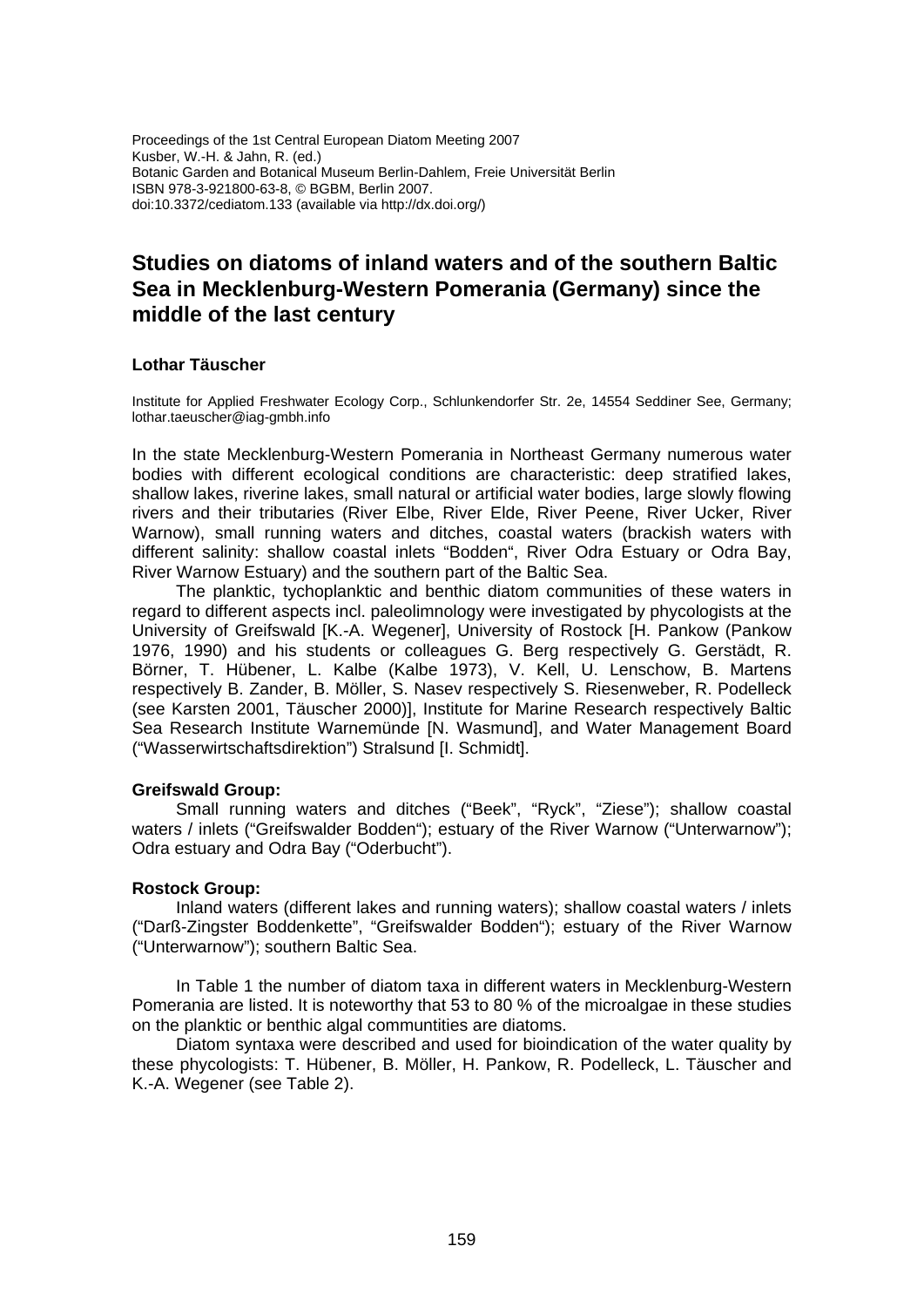**Table 1.** Number of diatom taxa in different waters in the state Mecklenburg-Western Pomerania (Northeast Germany).

Taxa counted: species, subspecies, varieties, formae;  $P =$  planktic.

| <b>Site</b>                   | References according to Täuscher (2005)  | Diatom taxa                        |
|-------------------------------|------------------------------------------|------------------------------------|
| Ditches Beek and Ziese        | Wegener & Trippler 1984                  | 294                                |
| Shallow coastal waters        | Kell, Martens, Pankow & Riesenweber 1975 | $257 = 59 \%$                      |
| "Darß-Zingster Bodden"        |                                          | (434 micro algae)                  |
| <b>River Elbe tributaries</b> | Möller 1977, Möller & Pankow 1981        | $201 = 80 \%$                      |
|                               |                                          | (249 micro algae)                  |
| <b>River Elde</b>             | Möller & Pankow 1973                     | $141 = 72 \%$                      |
|                               |                                          | (195 micro algae)                  |
| Shallow coastal waters        | Kell 1985, 1986, 1989,                   | 128 (P) = 57 %                     |
| "Greifswalder Bodden"         |                                          | (223 micro algae)                  |
|                               | Wegener, Trippler & Leipe 1989           | 315                                |
| Lake Kummerower See           | Kalbe & Werner 1974                      | 279                                |
| <b>River Peene</b>            | Pankow 1965                              | 135                                |
| <b>River Recknitz</b>         | Gerstädt 1986, Berg 1988                 | $160 = 69 \%$                      |
|                               |                                          | (232 micro algae)                  |
| <b>River Ryck</b>             | Wegener & Trippler 1985                  | 194                                |
| Lake Schaalsee                | Etzrodt 1965, Pankow & Etzrodt 1965      | $96 = 62 \%$                       |
|                               |                                          | (154 micro algae)                  |
| Southern Baltic Sea           | <b>Kell 1972</b>                         | 224 (P) = 67 %                     |
|                               |                                          | (332 microalgae)                   |
|                               | Wasmund et al. 2006                      | 52 (P) = 38 %                      |
|                               |                                          | (138 micro algae)                  |
| River Warnow:                 | <b>Kalbe 1963</b>                        | $235 = 57 \%$                      |
| upper River Warnow            |                                          | (410 micro algae)                  |
| and tributaries               | Hübener 1987                             | $229 = 54%$                        |
|                               |                                          |                                    |
| <b>River Warnow:</b>          |                                          | (423 micro algae)<br>$126 = 54 \%$ |
|                               | Jerjour 1989,                            |                                    |
| <b>lower River Warnow</b>     | Jerjour, Pankow & Kell 1990,             | (232 micro algae)                  |
| = River Warnow estuary        | Schmidt 1990                             | 100 (P) = 53 $%$                   |
|                               |                                          | (190 micro algae)                  |

**Table 2.** Diatom syntaxa and their use for bioindication of the water quality (according to Täuscher 1998, 2005).

Abbreviations: A = association / assemblage; B = benthic; bm = beta-mesosaprobic; eutr. = eutrophic; haph = halophilic; K = class; mtr. = mesotrophic; O = order; P = planktic; p.p. = pro parte; o = oligosaprobic; polytr. = polytrophic; SubA = sub-association / sub-assemblage; V = alliance.

|         | <b>Planktic diatom assemblages</b>                                             |
|---------|--------------------------------------------------------------------------------|
| K       | Asterionelletea Täuscher 1980                                                  |
| $\circ$ | Asterionelletalia Täuscher 1980                                                |
| V       | Asterionellion B. Möller et Pankow 1980 (ms.), 1981 emend. Täuscher 1980       |
| A       | Aulacoseiretum granulatae Täuscher 1980 corr. 1995                             |
| SubA    | typicum                                                                        |
| SubA    | diatometosum tenuis Täuscher 1996                                              |
|         | synecology: eutr.-polytr., bm, P, p.p. haph                                    |
| A       | Fragilario crotonensis - Asterionelletum formosae (Messikommer 1927) B. Möller |
|         | 1977                                                                           |
|         | synecology: mtr.-eutr., o-bm, P                                                |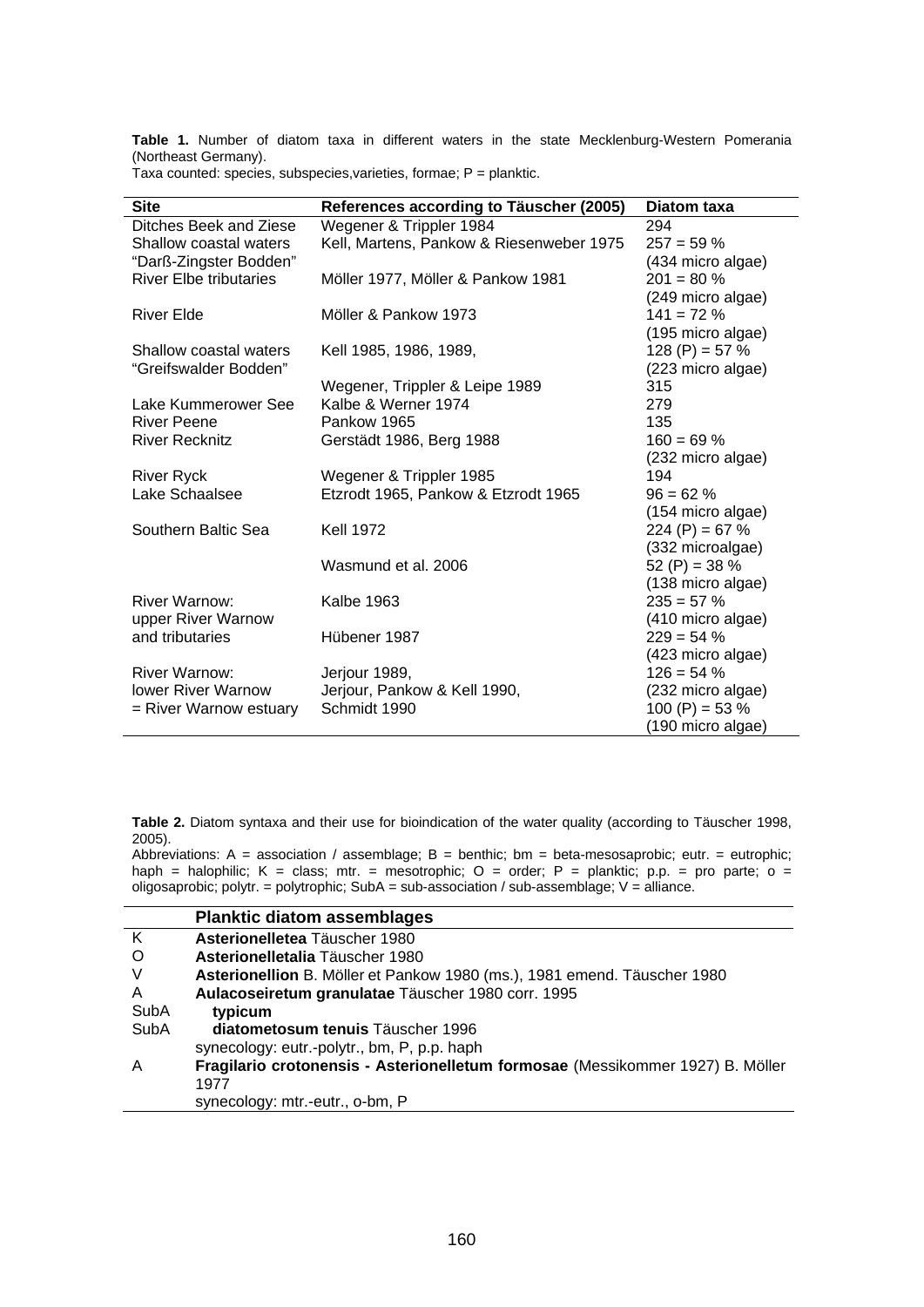**Table 2.** Continued.

|             | <b>Benthic diatom assemblages</b>                                            |
|-------------|------------------------------------------------------------------------------|
| K           | Naviculetea Pankow 1980 emend. Täuscher 1997                                 |
| O           | Naviculetalia Pankow 1980                                                    |
| V           | Meridio - Naviculion gregariae M. Schlüter 1961                              |
| A           | Achnantho lanceolatae - Meridietum circularis (Budde 1928) B. Möller 1977    |
|             | synecology: mtr.-eutr., o-bm, B                                              |
| A           | Cocconeidetum placentulae B. Möller 1977                                     |
| SubA        | typicum                                                                      |
| SubA        | diatometosum vulgaris B. Möller 1977                                         |
| SubA        | fragilarietosum ulnae B. Möller 1977 corr. Täuscher 1998                     |
| SubA        | melosiretosum lineatae Pankow 1980 corr. Täuscher 1998                       |
| SubA        | ulvelletosum frequentis (Butcher 1940) Täuscher 1998                         |
|             | synecology: eutr., (o)-bm, B, p.p., haph                                     |
| A           | Diatomo tenuis - Fragilarietum pulchellae (Budde 1930) Pankow 1980 corr.     |
|             | Täuscher 1998                                                                |
|             | synecology: eutr., bm, B, haph                                               |
| A           | Melosiretum lineatae Pankow 1980 corr. Täuscher 1998                         |
|             | synecology: eutr., bm, B, haph                                               |
| A           | Melosiretum variantis Budde 1930                                             |
| <b>SubA</b> | typicum                                                                      |
| <b>SubA</b> | gomphonemetosum (Budde 1928) Täuscher*, nov. subass.                         |
|             | synecology: eutr., bm, B                                                     |
| A           | Naviculetum cryptocephalo - venetae (Budde 1932) Pankow 1980 corr. Täuscher  |
|             | 1998                                                                         |
|             | synecology: polytr., bm-am, B, halophilic                                    |
| A           | Naviculetum rhynchocephalo - lanceolatae M. Schlüter 1961 corr. Hübener 1987 |
|             | synecology: eutr.-polytr., bm-bm/am-am, B                                    |
| A           | Naviculo salinarum - Amphoretum coffeaeformis Budde 1932                     |
|             | synecology: eutr., bm, B, haph                                               |

\* In Täuscher (1994) as *"Gomphonema*-Variante".

In respect to the European Water Framework Directive benthic diatoms as biological indicators for the ecological status of lakes were investigated by G. Hofmann. Studies on the phytoplankton quality and quantity (incl. diatoms) of more than 550 small water bodies, lakes and running waters by the Institute for Applied Freshwater Ecology Corp. Seddiner See [A. Danowski, L. Täuscher] are the basis for databases and reports of the Lake Project in Mecklenburg-Western Pomerania [J. Mathes] and of the Office for Environment, Nature Conservation and Geology ("Landesamt für Umwelt, Naturschutz und Geologie – LUNG" publishing the "Water Quality Report Mecklenburg-Western Pomerania – Gewässergütebericht M-V").

In the second part of the 20th century more than 100 papers and diploma theses or dissertations on diatoms in waters of Mecklenburg-Western Pomerania (Bibliography: 370 publications and diploma theses or dissertations about algae, see Täuscher 2005) and numerous reports and studies (unpublished "grey literature") about these microalgae were published. This literature is an important basis for the use of benthic and planktic diatoms in the classification of the ecological status of waters according to the European Water Framework Directive and the definition of references for standing, running and coastal waters.

## **ACKNOWLEDGEMENT**

I would like to thank my daughter Henrike Täuscher for correcting my English.